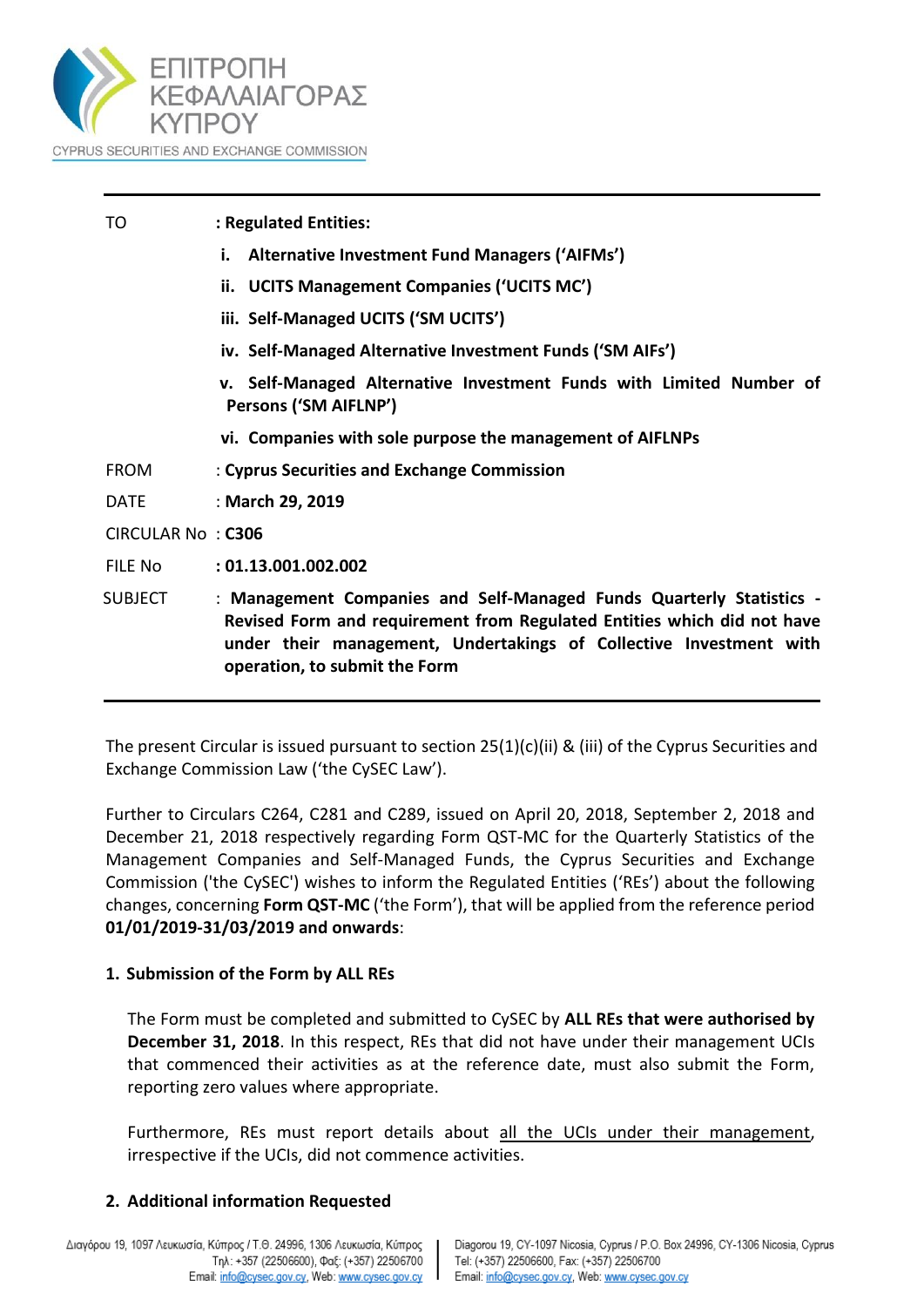The Form, **Version 4,** has been updated in order to include the following additional information:

# **2.1. Section A - Unit-holders, UCIs, AUM and Investment Strategy**:

In this section, one additional question is included:

**Question 1.3** - Value of clients assets, as at the reference date, related to the services provided to Individual Clients (the definition of Individual Clients is provided in the Definition Section of the Form).

# **2.2. Section C - Details of each Undertaking of Collective Investments under Management**

One additional column, is included in this section which is:

**Column E**: For each of the UCIs under management, REs are requested to complete the National Code of UCI under Management / Authorisation Number (this is the code provided by the Supervisory Authority of the UCI). In case that there is no such codes, REs must complete N/A.

# **2.3. Section G: UCIs-Number of compartments and questions about the investment strategy**

This is **a new section**. REs are requested to provide details about the number of compartments and specific information about the investment strategy of each UCI (AIF, AIFLNP, UCITS). More specifically:

**Column I:** For each of the UCIs, that is an umbrella fund, REs are requested to complete the number of sub-funds/compartments. Otherwise, if the UCIs are single scheme, REs are requested to complete zero (0).

**Column K:** For each of the UCIs, REs are requested to respond if they are investing in the Shipping Sector.

**Column L:** If the response in Column K is "YES", REs are requested to provide the % of AUM invested in the Shipping Sector. Otherwise, REs must complete zero (0).

**Column O:** For each of the UCIs, REs are requested to respond if they are investing in the Energy Sector.

**Column Q:** If the response in Column O is "YES", REs are requested to provide the % of AUM invested in the Energy Sector. Otherwise, REs must complete zero (0).

**Column T:** For each of the UCIs, REs are requested to respond if they are investing in Fintech.

**Column V:** If the response in Column T is "YES", REs are requested to provide the % of AUM invested in Fintech. Otherwise, REs must complete zero (0).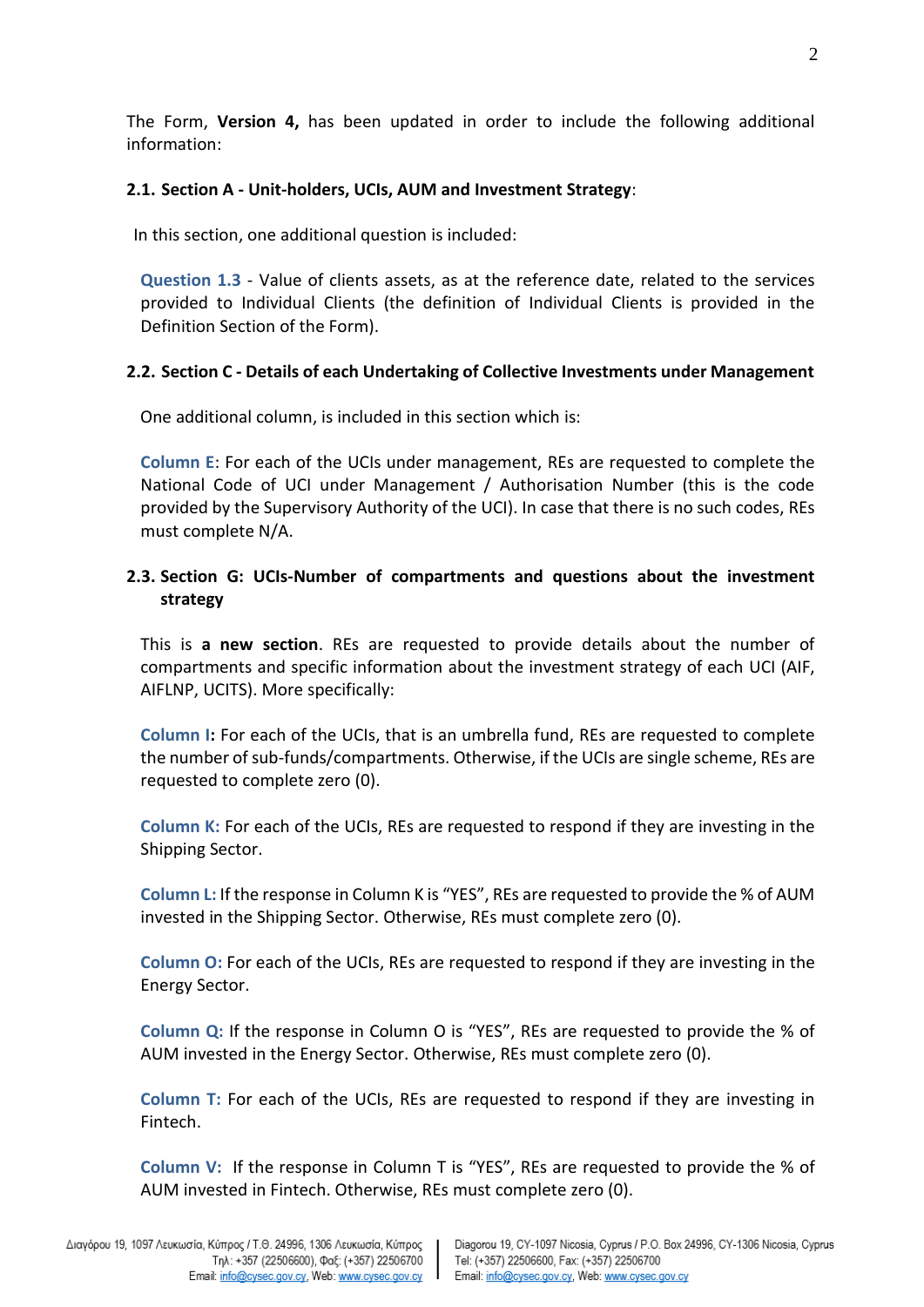**Columns Y**: For each of the UCIs, REs are requested to respond if they are investing in Cryptocurrencies.

**Columns Z**: If the response in Column Y is "YES", REs are requested to provide the % of AUM invested in Cryptocurrencies. Otherwise REs must complete zero (0).

#### **2.4 Section H: Rejected and Terminated business relationships with customers**

This is also a **new section.** REs are requested to provide details about the rejected and terminated business relationships with customers, during the periods:

- $\bullet$  1/1/2016-31/12/2016
- $\bullet$  1/1/2017-31/12/2017
- $\bullet$  1/1/2018-31/12/2018
- $\bullet$  1/1/2019-31/03/2019

For the completion of Section H, one new Definition was added in Section Definitions, under D8 (Business relationship).

#### **3. Submission date of the Form**

The table below summarise the datelines for the submission of the Form, which are the same as described in Circular 281. Based on the following table the deadline for the submission of the Form for the Q1 2019, **is 15 April 2019.**

| <b>Reference Period</b> | <b>Submission Date</b>                  |
|-------------------------|-----------------------------------------|
| 01/01/20XX - 31/03/20XX | 15 April 20XX                           |
| 01/04/20XX-30/06/20XX   | 15 July 20XX                            |
| 01/07/20XX - 30/09/20XX | 15 October 20XX                         |
| 01/10/20XX - 31/12/20XX | 15 January 20XX (of the following year) |

#### **4. Successful submission**

- **4.1.** Successful submission, is considered only if REs submit successfully the Form through the TRS System and receive the positive feedback file, that is dispatched on the Outgoing folder of the TRS System.
- **4.2.** CySEC emphasises the importance of meeting the deadline of 15 April 2019, **and stresses that NO extension will be granted.**
- **4.3. Failure to promptly and duly comply with the above will bear the administrative penalties of section 37(5) of the CySEC Law.**
- **5. Support**
	- **5.1.Queries on how to complete the fields of the Form**